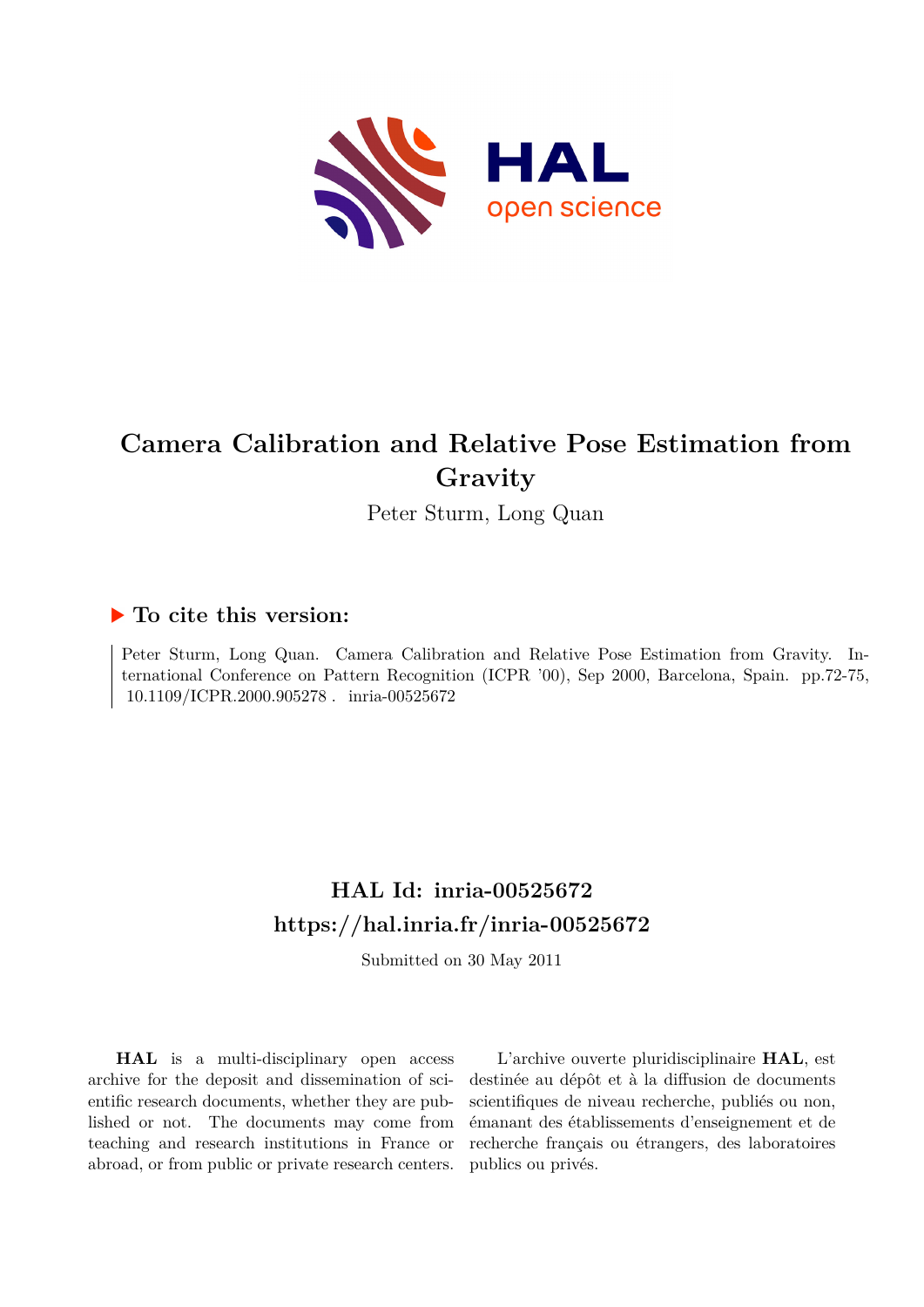Peter Sturm and Long Quan INRIA Rh^one-Alpes 655 Avenue de l'Europe 38330 Montbonnot St Martin, France Peter.Sturm@inrialpes.fr

#### Abstract

We examine the potential use of gravity for camera calibration and pose estimation purposes. Concretely, objects being launched or dropped follow trajectories dictated by the law of gravity. We examine if video sequences of such trajectories give us exploitable constraints for estimating the imaging geometry. It is shown that it is possible to estimate the infinite homography and the epipolar geometry between pairs of views from this input, from which we can estimate (some) intrinsic parameters and relative pose. There are less singularities compared to approaches that do not use the information that the observed trajectories follow the gravity. In this paper, we sketch the geometric principles of our idea and validate them by numerical simulation.

#### 1. Introduction

In this paper we consider the exploitation of gravity for tasks such as camera calibration and relative pose estimation for stereo systems. The basic idea is simple: if we take video sequences of ob jects being dropped or launched, then the image trajectories, combined with the assumption that the 3D trajectories follow the law of gravity, might provide us with information useful for estimating the imaging geometry. Two types of tra jectory are of interest here: the trajectory of an object dropping down in a straight line (e.g. two or more such trajectories give us the vertical vanishing point) and that of an ob ject being launched in a non vertical direction (i.e. with non zero horizontal velocity). In the latter case, the 3D trajectory is a parabola with vertical symmetry axis and we will see later that this information is useful to recover the vanishing geometry of stereo systems.

The paper is organized as follows. In  $\S 2$ , the camera model and some notations are introduced. The problem dealt with in this paper is described concretely in x3 and the geometric ideas leading to its solution are sketched in  $\S 4$ . In  $\S 5$  to 8, several ways of extracting information from image sequences of the described type are presented, which are useful for epipolar geometry estimation, calibration, pose estimation and also synchronization of cameras. Algorithms are briefly described in §9 and results of numerical simulations are presented in §10. Some practical issues are discussed in  $§11$ , followed by conclusions.

#### 2. Background

Camera model. We use perspective pro jection to model cameras. A pro jection may be represented by a  $3 \times 4$  matrix P that maps points of 3-space to points in 2-space:  $q \sim PQ$ . Here,  $\sim$  means equality up to a non zero scale factor, which accounts for the use of homogeneous coordinates. The projection matrix incorporates the so-called extrinsic and intrinsic camera parameters; it may be decomposed as:

$$
P \sim KR(\quad I_3 \quad |-t) \tag{1}
$$

where  $I_3$  is the  $3 \times 3$  identity matrix, R a  $3 \times 3$  orthogonal matrix representing the camera's orientation, t a 3-vector representing its position, and K the  $3 \times 3$ calibration matrix:

$$
K = \begin{pmatrix} \tau f & s & u_0 \\ 0 & f & v_0 \\ 0 & 0 & 1 \end{pmatrix} .
$$
 (2)

In general, we distinguish 5 intrinsic parameters for the perspective projection model: the (effective) focal length f, the aspect ratio  $\tau$ , the principal point  $(u_0, v_0)$ and the skew factor <sup>s</sup> accounting for non rectangular pixels.

Innite homography. Consider the pro jections of a set of coplanar features in two images. The image features are linked by a 3 - 3 pro jective transformation, or homography. If the 3D features considered are located on the plane at infinity, the associated homography between the images is often referred to as the *infinite homography*  $[2]$ . This homography depends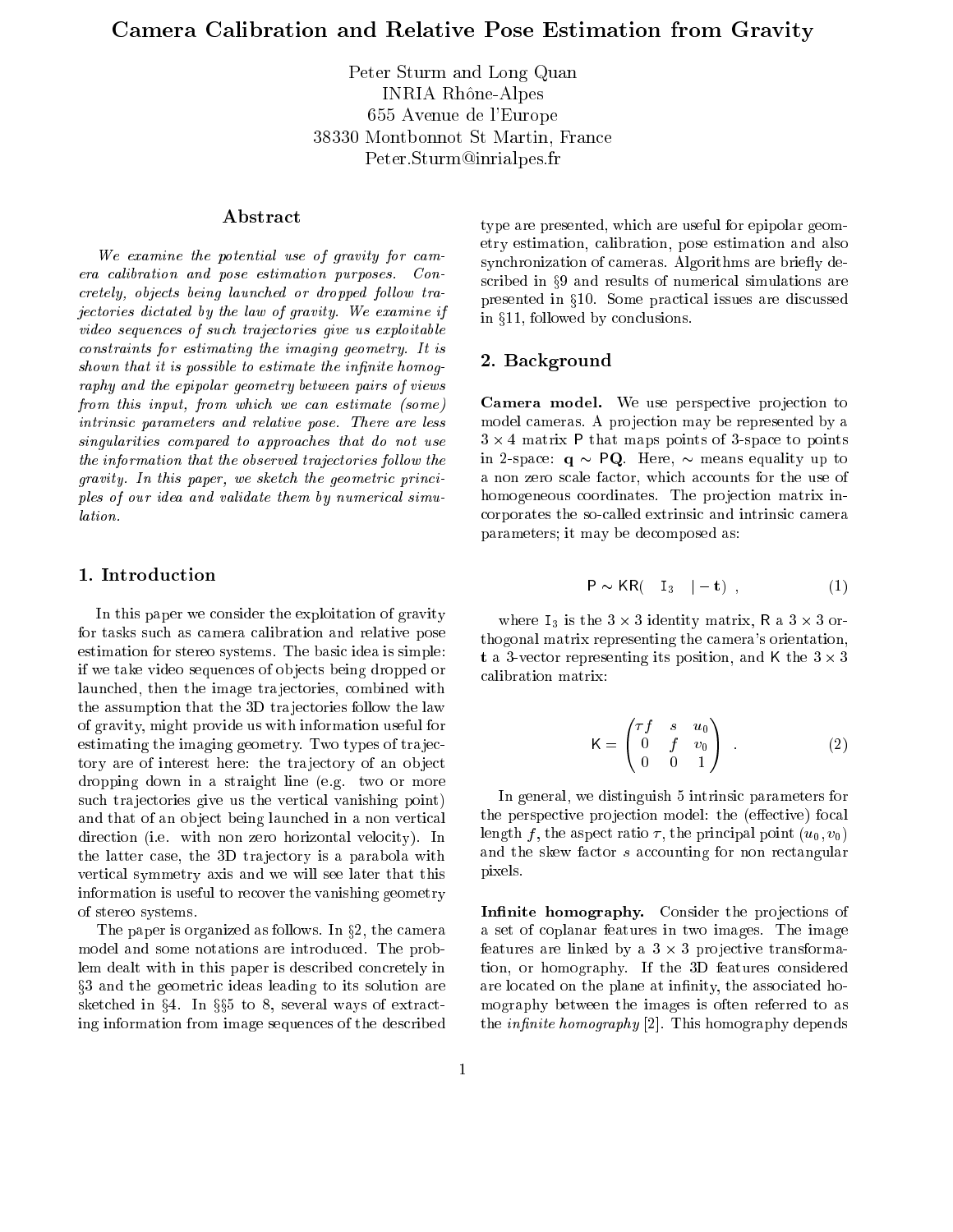only on the two cameras' intrinsic parameters and their relative rotation, as follows:

$$
\mathsf{H}_{\infty} \sim \mathsf{K}_2 \mathsf{RK}_1^{-1} \tag{3}
$$

If the infinite homography between two images can be determined, it provides constraints on the cameras' calibration and pose. These constraints have been used for example for calibrating a camera undergoing pure rotational displacements [1, 5, 10] or in stratied selfcalibration approaches [4, 8]. In this paper, we will estimate the infinite homography using corresponding vanishing points and lines, i.e. projections of points or lines at infinity, and then use it for calibration.

#### 3. Problem Description

We consider one or several static video cameras and our aim is to calibrate these and estimate their relative pose. We examine the potential use of gravity for these tasks. Input are video sequences of objects being dropped or launched. The videos consist thus of "snapshots" of the objects, at different times during their tra jectory. From each snapshot, an image point is determined that is assumed to be the projection of the ob ject's center of mass. In practice, a spheric object should be used; its projections are ellipses and the ellipse centers are usually a sufficiently good approximation for the projection of the center of mass if the ob ject is not very close to the camera. Hence, the features we will use for calibration etc. are image points.

We assume that the cameras' frame rates are constant and identical. The frame rates need not be known however, and it is not required that the cameras are synchronized. Based on these simple assumptions, we examine how to use the image points and the knowledge that the corresponding 3D points lie on tra jectories dictated by gravity, for calibration and pose estimation. Gravity gives us basically two useful pieces of information: first, all trajectories contain the same point at infinity (the vertical direction) and second, objects travel at constant horizontal velocity while their vertical velocity varies according to the law  $v(t) = v(t = 0) - gt$ . Once the vertical direction is known, this law allows us to compute ratios of point coordinates to e.g. compute the point of zero velocity of a linear tra jectory (see below).

#### 4. Geometric Ideas

Two types of trajectories are considered: linear trajectories, obtained by letting some object drop, and parabolic tra jectories which are obtained when ob jects are launched. These trajectories are projected to lines and conics in the image plane. We will use the trajectories as a whole, but also correspondences between "snapshots" of the object taken during the trajectories.

Let us first consider a single camera which takes an image sequence of dropping objects. The objects drop vertically of course which means that their linear trajectories all have the same point at infinity (or direction). Consequently, the appearant trajectories in the image are a set of concurrent lines, the incidence point being the vanishing point corresponding to the vertical direction. Hence, we can determine this vanishing point. However, we can not obtain calibration constraints from linear tra jectories, even if several cameras observe the tra jectories simultaneously.

Consider now a camera observing several objects moving on parabolic trajectories. The 3D trajectories are parabolas with vertical symmetry lines, i.e. all those 3D parabolas contain the vertical point at infinity, as the linear trajectories. Hence, the conics obtained by pro jecting the tra jectories all contain the vertical vanishing point. Interestingly, the tangent of any such conic at the vertical vanishing point is nothing else than the vanishing line of the motion plane, i.e. the plane supporting the 3D parabola (illustrated in figure 1). Hence, if we consider more than one camera, we can obtain correspondences of one vanishing point and several vanishing lines (one for each parabola) across different images. This alone is not sufficient to compute the infinite homography, since all the vanishing lines considered are concurrent. However, together with the epipolar geometry, two correspondences of vanishing lines are already enough to compute the infinite homography, and obtain the associated calibration constraints (described below).

The epipolar geometry can be estimated using individual snapshots of the objects, which can be used as point correspondences across the images. The projections of a minimum number of 3D points on at least two planes are sufficient to compute the epipolar geometry, i.e. two parabolic or three linear trajectories in general position are enough.

#### 5. Using Linear Tra jectories

If the camera is calibrated, it is simple to determine the horizon (the vanishing line of the horizontal planes) which might be used for example to orient a camera such that its gaze direction is horizontal. If <sup>q</sup> is the vertical vanishing point, then the horizon line <sup>l</sup> is given by:

$$
1 \sim K^{-T} K^{-1} \mathbf{q}
$$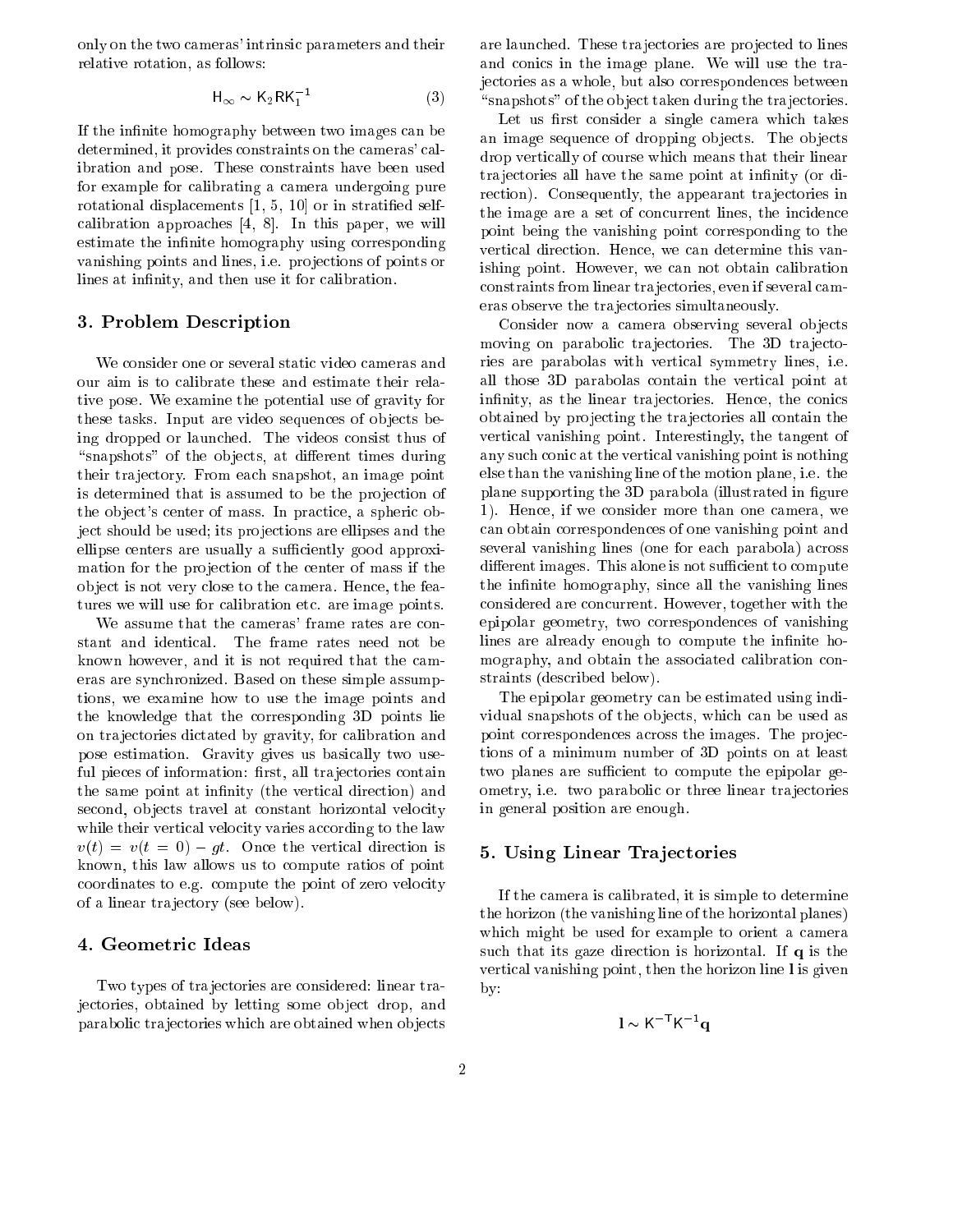

**Figure 1. Example: a camera observing two linear and one parabolic trajectories. The image lines and conic all meet in the vertical vanishing point. The conic's tangent at this point is the vanishing line of its supporting plane. Dotted lines indicate primitives extending beyond the physical pixel grid, but lying on the mathematical image plane.**

The camera could then be oriented by rotating it while tracking the horizon line, until it is horizontal and passes through the camera's principal point.

A second and maybe more interesting potential use of linear tra jectories concerns the synchronization of cameras. Suppose we have determined the vertical vanishing points in the images, by intersecting the linear tra jectories. It is then possible to determine, for each of the tra jectories, the image point which corresponds to the position of zero velocity along the tra jectory (three points on each trajectory are sufficient to do so; proof and formulas are omitted due to lack of space). In addition, we can determine the time of this event, given in frame numbers (naturally, the frame number will in general not be an integer as for the actually observed points). Hence, we can establish a correspondence of one (virtual) frame between the video sequences obtained from the cameras, which is enough to determine the time difference between them and thus to establish complete correspondence along the sequences.

This helps us to find point matches along the trajectories: given a point in one image, we can compute the frame number for another camera, which corresponds to the same time instant. The frame number will in general not be an integer, i.e. the corresponding image does not exist. However, using observed points on the tra jectory, we can compute the position in the image that would have been observed at the required time instant (as above, three points and the frame numbers of the images where they were observed, are enough to do so). Hence, we are able to establish point correspondences between different cameras, even if they are not

synchronized. These correspondences might be used to compute the epipolar geometry for example (points on at least three non-coplanar linear tra jectories are needed).

#### 6. Using Parabolic Tra jectories

As described above, the projections of parabolic trajectories are conics which contain the vertical vanishing point. Important for us is that the conics' tangents at that vanishing point are the vanishing lines of the supporting planes of the 3D parabolas. Hence, observing parabolic tra jectories in several cameras provides us with correspondences of vanishing lines. Given the epipolar geometry (which can be obtained as described in  $\S5$ ), two line correspondences are sufficient to compute the infinite homography. To see this, we note that the epipolar geometry allows us to establish point-wise correspondence among the vanishing lines, i.e. to produce valid correspondences of vanishing points. If we establish point correspondences on at least two vanishing lines, we already have enough constraints to compute the infinite homography. How to use the infinite homography for calibration and pose estimation is described in  $\S$ 7 and 8.

We can thus obtain calibration constraints by observing parabolic tra jectories in several views. What about single views: do the projections of parabolic trajectories in a single camera provide us with calibration constraints for that camera? The answer is no. The quintessence of the proof for this statement is that it is possible to obtain the affine structure of the parabolas (we know the vanishing line), but not more (any affine) transformation that leaves the vertical direction fixed, maps a set of points on a parabolic trajectory to a set of points on another tra jectory that also respects the law of gravity).

#### 7. Calibration from the Infinite Homography

The infinite homography gives calibration constraints that have been used for calibrating cameras by rotating them about their optical centers [1, 5, 10] and for stratied self-calibration of cameras [4, 8]. There are a total of 5 calibration constraints: the 8 coefficients of the homography (9 minus 1 for the free scale factor) cover 3 parameters for the rotation (cf. equation (3)) and the remaining 5 constraints can be used to estimate the intrinsic parameters.

The constraints can be used in several ways. For example, it would be possible to "transfer" calibration information that is available for one camera, to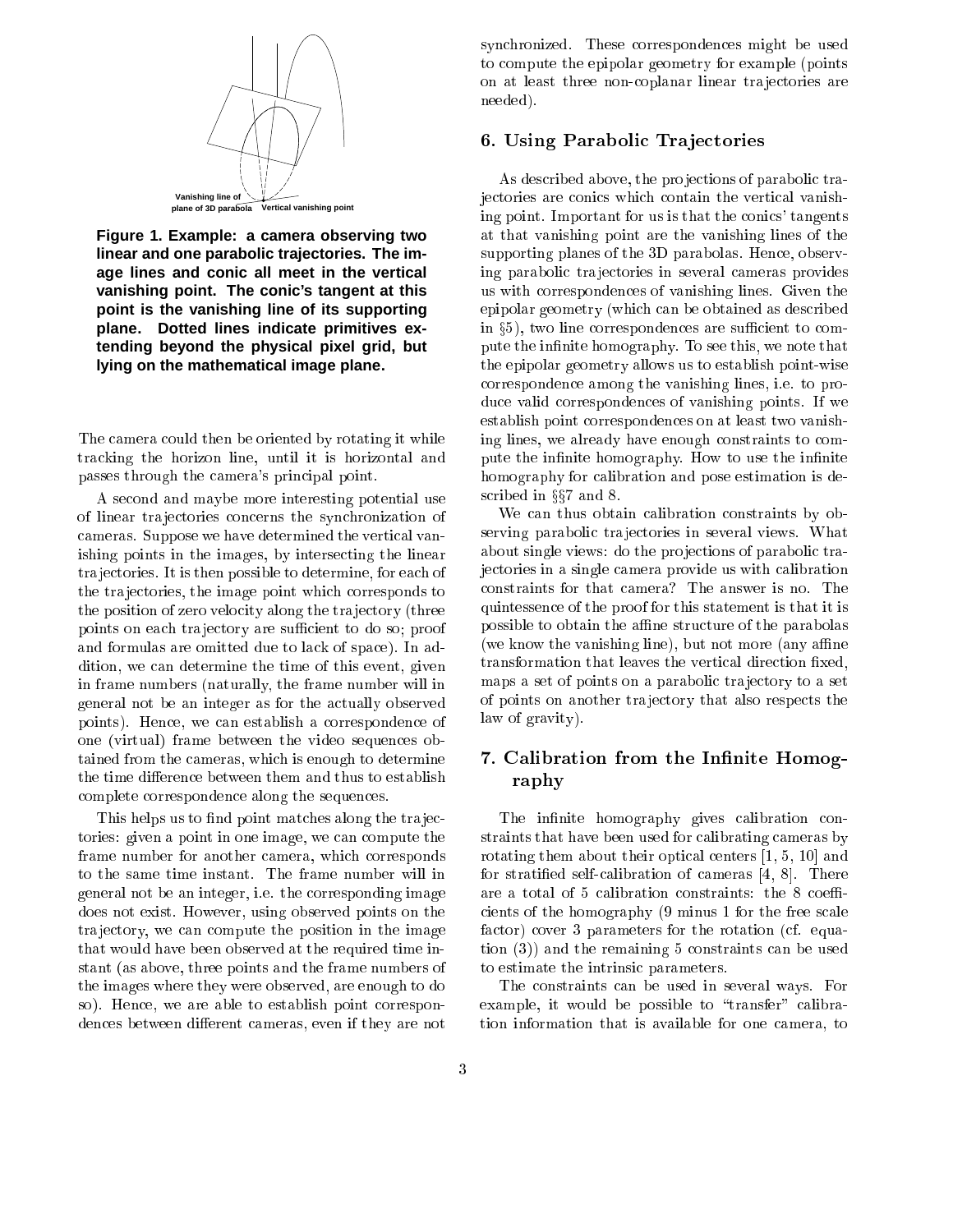the second camera: from equation (3), we obtain:  $\mathsf{K}_2\mathsf{K}_2^\intercal$   $\sim \mathsf{H}_\infty\mathsf{K}_1^\intercal\mathsf{K}_1\mathsf{H}_\infty^\intercal$  and from  $\mathsf{K}_2\mathsf{K}_2^\intercal$  we may obtain the calibration matrix  $K_2$  using e.g. Choleski decomposition [9]. The most relevant practical situation however, is probably the case where the focal lengths of the two cameras have to be calibrated, given the other intrinsic parameters and assuming that the skew <sup>s</sup> is zero. We may separate the unknown from the known intrinsic parameters as:

$$
K = \underbrace{\begin{pmatrix} \tau & 0 & u_0 \\ 0 & 1 & v_0 \\ 0 & 0 & 1 \end{pmatrix}}_{A} \begin{pmatrix} f & 0 & 0 \\ 0 & f & 0 \\ 0 & 0 & 1 \end{pmatrix}
$$

and then obtain from equations (3) and (2):

$$
(A_2^{-1}H_{\infty}A_1)\begin{pmatrix} f_1^2 & 0 & 0 \ 0 & f_1^2 & 0 \ 0 & 0 & 1 \end{pmatrix} (A_1^TH_{\infty}^TA_2^{-T}) \sim \begin{pmatrix} f_2^2 & 0 & 0 \ 0 & f_2^2 & 0 \ 0 & 0 & 1 \end{pmatrix}
$$

where all terms beside the two focal lengths are known. We determine the focal lengths by computing the symmetric matrix B that solves the following constraints to least squares:

$$
B_{12} = B_{13} = B_{23} = 0
$$
  

$$
(XBXT)_{12} = (XBXT)_{13} = (XBXT)_{23} = 0
$$
  

$$
B_{11} - B_{22} = (XBXT)_{11} - (XBXT)_{22} = 0
$$

where  $X = (A_2^{-1}H_{\infty}A_1)$ . From B and XBX<sup>T</sup> we then obtain the two focal lengths in closed-form as  $J_1^+$  =  $2\frac{\text{B}_{33}}{\text{B}_{11}+\text{B}_{22}}$  (and similarly for  $f_2^2$ ).

 $\mathbf{S}$  in many (see figure ) calibration scenarion scenarion scenarion scenarion scenarion scenarion scenario ios, there exist generic singularities in the form of relative pose congurations for which there is no unique solution for calibration. For the focal length calibration described above, the only singularity occurs when the optical axes of the two cameras are parallel (proof omitted due to lack of space). In that case, there are infinitely many pairs of values for the two focal lengths that are mathematically valid solutions.

Discussion. It is known that the focal lengths can be estimated from the epipolar geometry, without knowing the infinite homography  $[3, 7]$ . However, this problem is subject to more singularities: whenever the two optical axes are coplanar (i.e. the two cameras are fixated) and in some other cases, the calibration problem has no unique solution [7]. In practice, static stereo systems used for e.g. surveillance, will nearly always be approximately fixated, which will cause numerical instability for the calibration.

Another advantage of being able to use the infinite homography is that more calibration constraints are available: from the epipolar geometry, a maximum of 2 constraints on the intrinsic parameters can be extracted, whereas the infinite homography provides a maximum of 5 constraints.

#### 8. Pose Estimation

Once calibration has been determined, there are several possibilities for estimating the relative pose between cameras, from the infinite homography, calibration and the epipolar geometry. The rotational component can be estimated e.g. using the infinite homography and calibration (cf. equation (3)). Another possibility is to extract pose information from the socalled essential matrix, which represents the calibrated epipolar geometry (see e.g. [6]).

#### 9. Implementation

We briefly describe several parts of the implementation of the ideas described. A first version computes the vertical vanishing point in an image as the intersection of the available linear trajectories (obtained by fitting lines to points extracted from the projections of a falling object). Then, conics are fitted to obtain the projections of trajectories known to be parabolic. The tangents of these conics are computed and used, together with the epipolar geometry (computed from point matches as described in  $\S5$ ), to compute the infinite homography and then to calibrate.

An alternative algorithm does the computations in a much more direct manner and gives superior results: let  $\mathbf{q}_i$  be the image coordinates of points arising from the *projection* of a parabolic trajectory. Let  $Q_i$  be points on an *arbitrary* 3D parabolic trajectory. We may compute an homography H that maps the  $\mathbf{Q}_i$  to the  $\mathbf{q}_i$ . Interestingly, even if the  $\mathbf{Q}_i$  do not represent the "true" 3D tra jectory (e.g. the point of zero vertical velocity might occur at a different time instant), the homography H still enables computation of the true vanishing line, i.e. the line obtained by mapping the line at infinity by H is indeed the projection of the line at infinity of the true 3D plane of motion. If several images are used, correspondences of vanishing lines are thus established, and in addition, the homographies H allow to establish correspondences between vanishing points, which makes it unnecessary to compute the epipolar geometry to determine the infinite homography.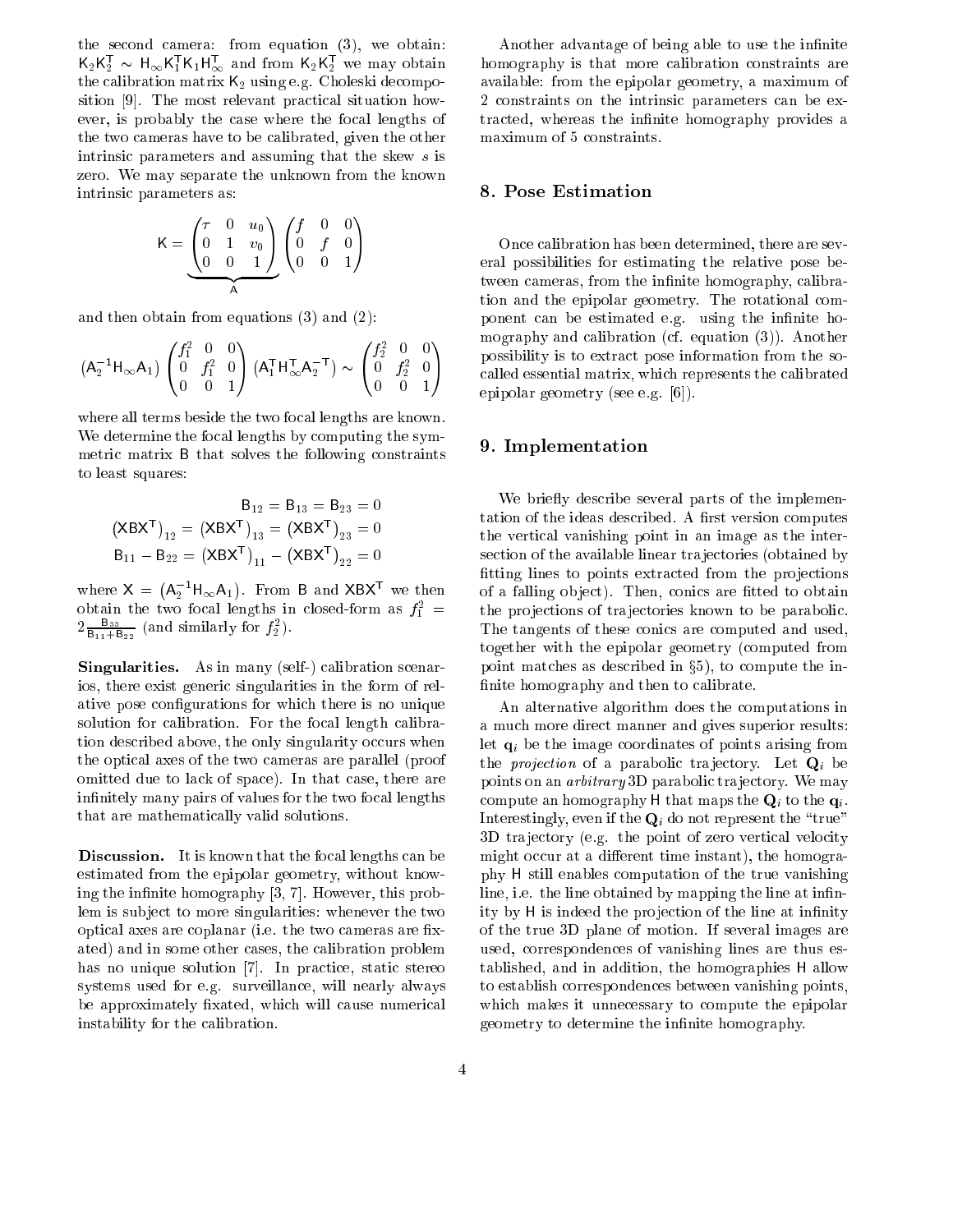#### 10. Experimental Results

We tested our algorithms by extensive numerical simulation. Here, we present results for the second algorithm of the previous section and the camera con figuration shown in figure 2. Two parabolic trajectories (i.e. the minimum data) were created at random and image points were obtained by "sampling" the trajectory at time instants separated according to a frame rate of 25 fps. The intrinsic parameters of the cameras were for a second for a second for a second for a second for a second for a second for a second for a second f image plane. The image points were perturbed by zero mean Gaussian noise of a standard deviation between 0 and 1 pixels. For different noise levels and elevation angles  $\beta$  (see figure 2), 100 random experiments each were performed. Figure 3 shows the median relative errors on the estimated focal lengths. In more than 60- 95% of the experiments (depending on the noise level), the errors were below 10%. These results are rather encouraging, especially under the consideration that only linear algorithms were used (computation of homographies and focal lengths). With more than 2 tra jectories and an optimization stage, the results should become signicantly better.



**Figure 2. Configuration used for simulations.**



**Figure 3. Errors of focal length calibration for different elevation angles and noise levels.**

An elevation angle of 0 would mean that the cameras gaze at each other and, in particular, that the optical axes are parallel. This situation is singular (cf.  $\S7$ , which was reflected by huge errors in the simulations (not shown in the graph). The graphs in figure 3 suggest that the results get better the further away the camera configuration is from the singularity, but there might be other reasons for this, e.g. for higher elevation angles, the vertical vanishing points are closer to the image centers, leading to a better conditioned computation of the infinite homography.

#### 11. Practical Issues

To apply our approach in practice, we have to consider several issues. First of course, the frame rate of the cameras has to be high enough, i.e. the objects should be captured several times during their trajectories. The required frame rate depends mainly on the distance between the camera and the observed scene, and the camera's viewing angle. A simple computation shows that even in close-range conditions, a frame rate of 25 images per second is highly sufficient. Another issue is that we neglect air friction when making the assumption of 3D tra jectories obeying perfectly the law of gravity. This should not introduce significant errors, since the most interesting tra jectories will be those close to the vertex (point of zero vertical velocity), where the friction is minimal. Other critical issues, concerning the underlying image processing (extraction of objects in the images) are shutter speed and contrast. If the shutter speed is too low, motion blur is introduced, making the extraction of ob jects more dif ficult. Of course, sufficient contrast between the "calibration ob ject" and the background is needed. This can be achieved by using fluorescent objects. The natural choice for calibration objects are spherical objects: they are perceived identically (if uniformly textured) independently of their orientation and the projections of their centers of gravity are well approximated as the centers of the ellipses forming the contours in the images.

#### 12. Conclusions

We have presented ways of exploiting image sequences of moving objects if it is known that their trajectories obey the law of gravity. In particular, we have addressed the tasks of camera synchronization, computation of epipolar geometry, calibration and pose estimation. We mainly considered the calibration problem: while there are no useful constraints for single cameras, we obtain more constraints for stereo systems than would be possible without the exploitation of gravity. Maybe most importantly, the additional constraints suffer from fewer calibration singularities.